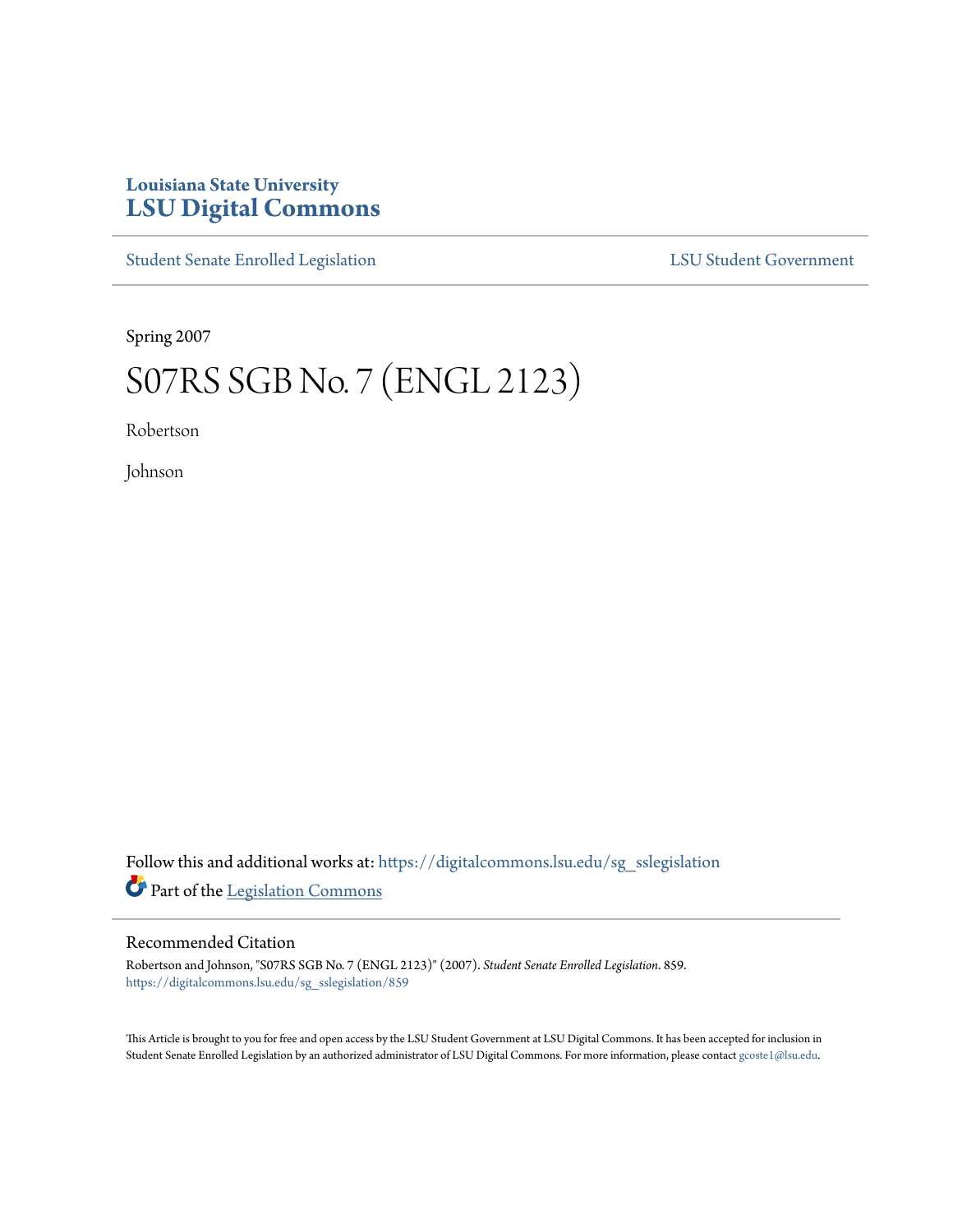| STUDENT GOVERNMENT                                  | <b>ENROLLED</b>                                                                                                                                                                                                                                                                                                                                                        |
|-----------------------------------------------------|------------------------------------------------------------------------------------------------------------------------------------------------------------------------------------------------------------------------------------------------------------------------------------------------------------------------------------------------------------------------|
| LOUISIANA STATE UNIVERSITY<br><b>STUDENT SENATE</b> |                                                                                                                                                                                                                                                                                                                                                                        |
| So7RS                                               |                                                                                                                                                                                                                                                                                                                                                                        |
| SGB No. 7                                           |                                                                                                                                                                                                                                                                                                                                                                        |
|                                                     | BY: SENATOR ROBERTSON AND JOHNSON                                                                                                                                                                                                                                                                                                                                      |
|                                                     | <b>A BILL</b>                                                                                                                                                                                                                                                                                                                                                          |
|                                                     | TO APPROPRIATE FOUR HUNDRED NINETY-THREE DOLLARS AND TWENTY-EIGHT                                                                                                                                                                                                                                                                                                      |
|                                                     | CENTS (\$493.28) TO THE STUDENTS OF ENGL 2123 SECTION 1 CLASS OF LOUISIANA<br>STATE UNIVERSITY AGRICULTURAL AND MECHANICAL COLLEGE TO HELP DEFRAY THE<br>COST OF HOSTING THE "ORGANIC GARDEN" SERVICE PROJECT TO BE HELD IN MARCH                                                                                                                                      |
|                                                     | OF 2007.                                                                                                                                                                                                                                                                                                                                                               |
|                                                     |                                                                                                                                                                                                                                                                                                                                                                        |
| <b>PARAGRAPH 1:</b>                                 | WHEREAS, THE GRADUATE STUDENT ASSOCIATION IS A<br>REGISTERED STUDENT ORGANIZATION, AND                                                                                                                                                                                                                                                                                 |
| <b>PARAGRAPH 2:</b>                                 | WHEREAS, THE GRADUATE STUDENT ORGANIZATION IS HOSTING<br>THE "ORGANIC GARDEN "SERVICE PROJECT, AND                                                                                                                                                                                                                                                                     |
| <b>PARAGRAPH 3:</b>                                 | WHEREAS, THE "ORGANIC GARDEN" SERVICE PROJECT IS A<br>CONTINUANCE OF THE LONGSTANDING TRADITION OF SERVICE<br>FROM LOUISIANA STATE UNIVERSITY TO THE COMMUNITY OF<br><b>BATON ROUGE, AND</b>                                                                                                                                                                           |
| PARAGRAPH 4:                                        | WHEREAS, ALL STUDENTS IN THE CHILDREN'S CHARTER SCHOOL<br>HAVE THE OPPORTUNITY TO BENEFIT FROM THIS ENDEAVOR, AND                                                                                                                                                                                                                                                      |
| PARAGRAPH 5:                                        | WHERE AS, APPROPRIATED FINDS WILL BE USED TO HELP DEFRAY<br>THE COST OF SUPPLIES FOR THE PROJECT.                                                                                                                                                                                                                                                                      |
| PARAGRAPH 6:                                        | THEREFORE, BE IT ENACTED BY THE STUDENT<br>GOVERNMENT OF LOUISIANA STATE UNIVERSITY<br>AND AGRICULTURAL AND MECHANICAL COLLEGE<br>HEREBY APPROPRIATES FOUR HUNDRED NINETY-THREE DOLLARS<br>AND TWENTY-EIGHT CENTS (\$493.28) TO THE ENGL 2123<br>SECTION 1 CLASS AT LSU TO HELP DEFRAY THE COST OF<br>HOSTING THE "ORGANIC GARDEN" SERVICE PROJECT;                    |
| <b>PARAGRAPH 7:</b>                                 | THIS BILL SHALL TAKE EFFECT UPON PASSAGE BY A THREE-<br>FOURTHS (3/4) VOTE OF THE LSU STUDENT SENATE AND<br>SIGNATURE BY THE PRESIDENT, UPON LAPSE OF TIME FOR<br>PRESIDENTIAL ACTION, OR IF VETOED BY THE PRESIDENT AND<br>SUBSEQUENTLY APPROVED BY THE SENATE, ON THE DATE OF<br>SUCH APPROVAL.                                                                      |
| <b>PARAGRAPH 8:</b>                                 | ALL MONIES NOT EXPENDED BY THE END OF THE 2007-2008<br>FISCAL YEAR WILL REVERT TO THE SENATE GENERAL<br>CONTINGENCY. SHOULD ANY PROVISION OF ARTICLE VI<br>SECTIONS 14 THROUGH 17 OF THE STUDENT GOVERNMENT<br>BYLAWS BE VIOLATED, RIGHTS TO GRANTED FUNDING WILL BE<br>FORFEITED AND THIS BILL SHALL BECOME NULL AND VOID,<br>UNLESS OTHERWISE PROVIDED IN THE RULES. |
| <b>APPROVED:</b>                                    |                                                                                                                                                                                                                                                                                                                                                                        |